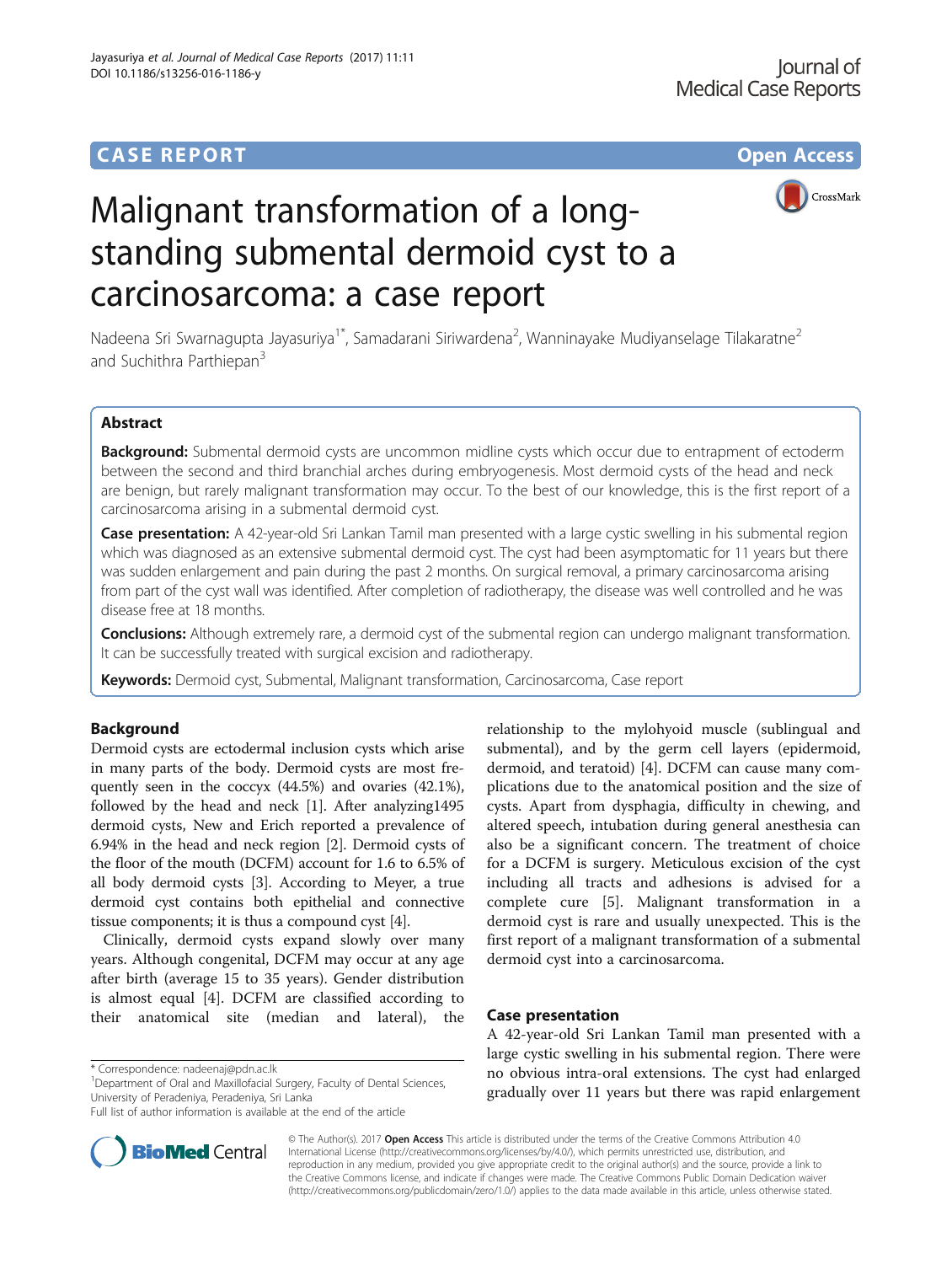over the last 2 months. Apart from discomfort and pain, which was of recent onset, he was asymptomatic.

A computed tomography (CT) scan showed a welldemarcated cyst in his submental region measuring 4×5.4×6 cm. A solid mass of 1.4×2.9 cm was also noted at the medial margin of the cyst wall and appeared suspicious. The adjacent soft tissues and his lymph nodes were uninvolved.

The lesion was surgically removed under general anesthesia using a submental approach (Fig. 1). On macroscopic examination, the lesion was well encapsulated with no obvious extracapsular invasion. The cut surface showed a large cyst with a growth into the lumen (Fig. 2). Histopathology showed a characteristic dermoid cyst epithelial lining; regular orthokeratinized stratified squamous epithelium toward one area. It was interesting to note that there was gradual change of the dermoid cystic squamous epithelium from moderate to severe epithelial dysplasia which then transformed into an invading malignancy (Fig. 3). Toward the growth, marked cytological atypia with numerous mitoses were observed. An immunohistochemical stain for cytokeratin (AE1/AE3) was positive only in the carcinomatous areas. The central sarcomatous area of the lesion was negative for immunohistochemical markers S-100 protein, smooth muscle actin, desmin, human melanoma black 45 (HMB-45), and leukocyte common antigen (LCA). A diagnosis of carcinosarcoma arising from a dermoid cyst was confirmed (Fig. [4](#page-2-0)).

The lesion was completely excised by surgery. Radiotherapy was started 4 weeks and 3 days after surgery, following complete healing of the surgical wounds. An equal dose of radiotherapy was administered to the



primary site and bilateral neck to include level I to III (60 Grays, five fractions/week, leading to 6 weeks of treatment). Concomitant chemotherapy was not administered considering the microscopic nature of the primary disease, absence of distant metastasis in CT scan (neck and lungs), and potential side effects. Radiationinduced mucositis and dry mouth were the most significant complications of radiotherapy and were managed conservatively. He was free of recurrences at review at 18 months.

# **Discussion**

Malignant transformation in a dermoid cyst is rare (less than 2 %) and is usually seen in ovaries and testes [\[6](#page-2-0)]. Squamous cell carcinoma is the most common malignancy diagnosed in dermoid cysts followed by adenocarcinoma [[7](#page-3-0)]. Intracranial and lumbar dermoid cysts are examples in which squamous cell carcinoma had arisen within the cyst walls [[8, 9\]](#page-3-0). The first case of malignant transformation in a DCFM was reported by Devine and



Fig. 1 Intraoperative photograph showing the large dermoid cyst being removed through a submental incision



Fig. 3 An area of malignant transformation (x40). Typical orthokeratinized epithelial lining of dermoid cyst and severely dysplastic epithelium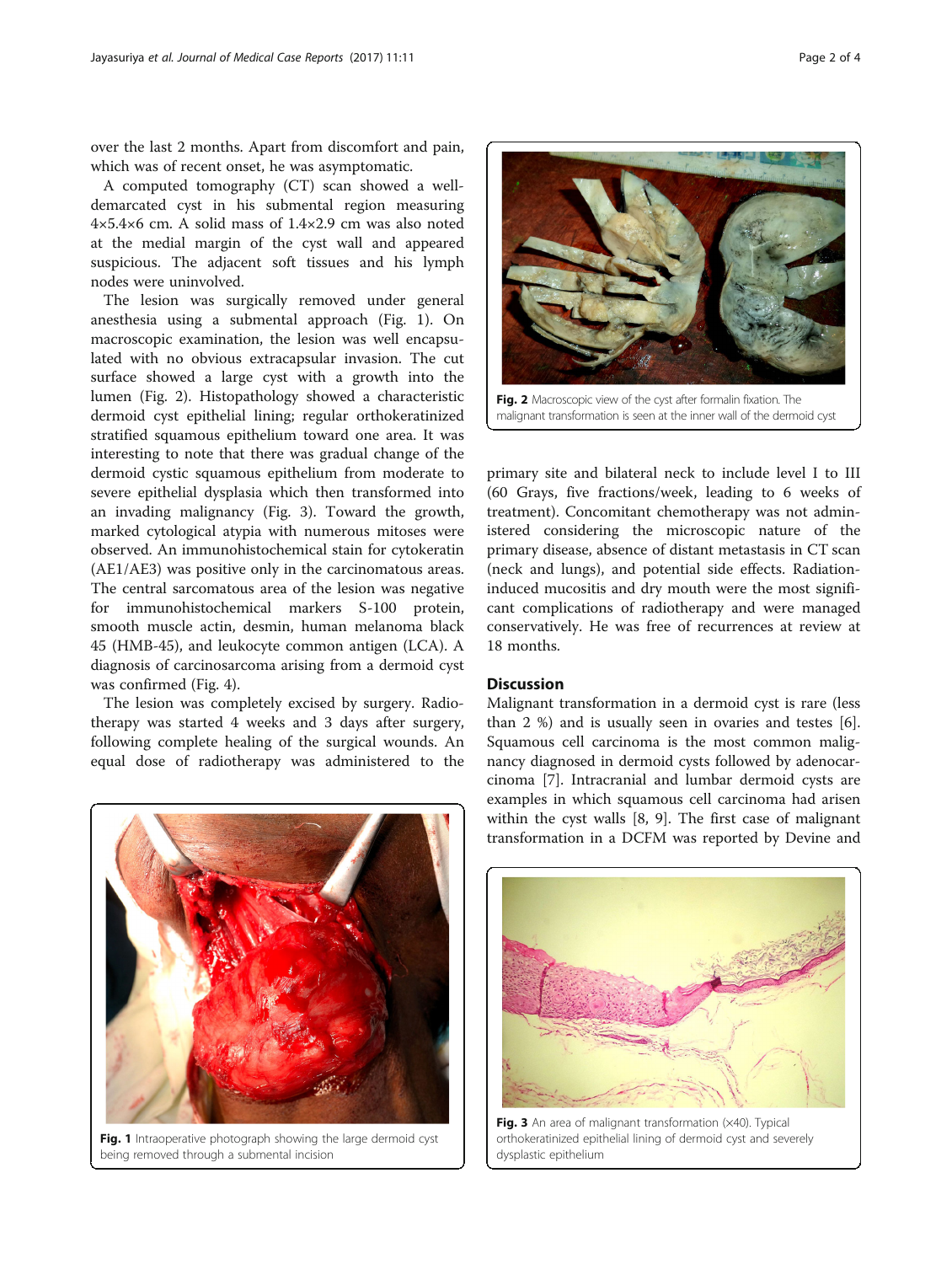<span id="page-2-0"></span>

Jones in 2000 [[10\]](#page-3-0). They described a squamous cell carcinoma which occurred in a sublingual dermoid cyst in a 56-year-old man. Subsequently, a second case report in 2010 published the presence of dual malignancies (simultaneous squamous cell carcinoma and osteosarcoma) in the wall of a sublingual dermoid cyst [6]. Similarly, the submental dermoid cyst in our patient developed into a carcinosarcoma; it showed malignant transformation in both the epithelial and the mesenchymal tissues. To the best of our knowledge, this is the first report of a mixed malignancy arising in a submental dermoid cyst. Although multiple malignancies which arise simultaneously within cyst walls are rare, they are documented more frequently in the ovaries.

The pathogenesis of a carcinosarcoma is explained by multiclonal or monoclonal hypotheses. The multiclonal hypothesis describes the origin of the two forms of malignancies from separate epithelial and mesenchymal cell lines [[7\]](#page-3-0). In contrast, the monoclonal hypothesis proposes the origin of a carcinoma and a sarcoma from a common totipotential stem cell [[11](#page-3-0)]. The use of molecular markers helps in the differentiation of the above.

The exact cause for malignant transformation within the cyst wall is uncertain. A diameter more than 10 cm, age more than 45 years, rapid growth, thickening of the cyst wall, and adherence to an adjacent structure are considered risk factors for malignant transformation in dermoid cysts and teratomas in the ovaries [6, [12\]](#page-3-0). In addition, the tumor size, the spread of the disease, and the patient's age are thought to influence survival after treatment. Due to its rarity, the prognosis of DCFM is not known. Apart from the long duration of 11 years, this patient did not have any other risk factor for malignant transformation.

# Conclusions

Malignant transformation was clinically suspected due to the sudden increase in size and associated pain.

Therefore, we recommend that clinicians be vigilant of malignant change in cases of rapid enlargement of a dermoid cyst. Surgery and radiotherapy helped to control the disease and our patient is disease free at 18 months. Due to the rare nature of the disease, a treatment protocol cannot be recommended. Furthermore, a long-term follow up of at least 5 years is required to comment on the success of treatment.

#### Abbreviations

CT: Computed tomography; DCFM: Dermoid cysts of the floor of the mouth; HMB-45: Human melanoma black 45; LCA: Leukocyte common antigen

#### Acknowledgements

None.

## Funding

No funding was obtained for this manuscript.

#### Availability of data and materials

The photos of the histopathology slides used for the conclusion of this case report are published within the manuscript.

#### Authors' contributions

NJ, the surgeon involved in patient management, drafted the manuscript. SP prepared the initial histopathology slides for diagnosis. SS and WMT performed the special stains for histopathological diagnosis. SS, WMT, and SP helped in drafting and editing the manuscript. All authors read and approved the final manuscript.

### Competing interests

The authors declare that they have no competing interests.

#### Consent for publication

Written informed consent was obtained from the patient for publication of this case report and any accompanying images. A copy of the written consent is available for review by the Editor-in-Chief of this journal.

#### Ethics approval and consent to participate

All investigations and treatment were in accordance with ethical standards. No separate ethics approval was needed.

#### Author details

<sup>1</sup>Department of Oral and Maxillofacial Surgery, Faculty of Dental Sciences, University of Peradeniya, Peradeniya, Sri Lanka. <sup>2</sup>Department of Oral Pathology, Faculty of Dental Sciences, University of Peradeniya, Peradeniya, Sri Lanka. <sup>3</sup>Department of General Pathology, Teaching Hospital, Batticaloa, Sri Lanka.

## Received: 2 June 2016 Accepted: 26 December 2016 Published online: 11 January 2017

## References

- 1. Katz AD. Midline Dermoid Tumors of the Neck. Arch Surg. 1974;109(6): 822–3.
- 2. New GB, Erich JB. Dermoid cysts of the head and neck. Surg Gynecol Obstet. 1937;65:48.
- Taylor BW, Erich JB, Dockerty MB. Dermoids of the head and neck. Minn Med. 1966;49:1535–40.
- 4. Meyer I. Dermoid cysts (dermoids) of the floor of the mouth. Oral Surg Oral Med Oral Pathol. 1955;8(11):1149–64.
- 5. King RC, Smith BR, Burk JL. Dermoid cyst in the floor of the mouth: Review of the literature and case reports. Oral Surg Oral Med Oral Pathol. 1994;78(5):567–76.
- 6. Allam-Nandyala P, Bui MM, Caracciolo JT, Hakam A. Squamous cell carcinoma and osteosarcoma arising from a dermoid cyst-a case report and review of literature. Int J Clin Exp Pathol. 2010;3(3):313–8.